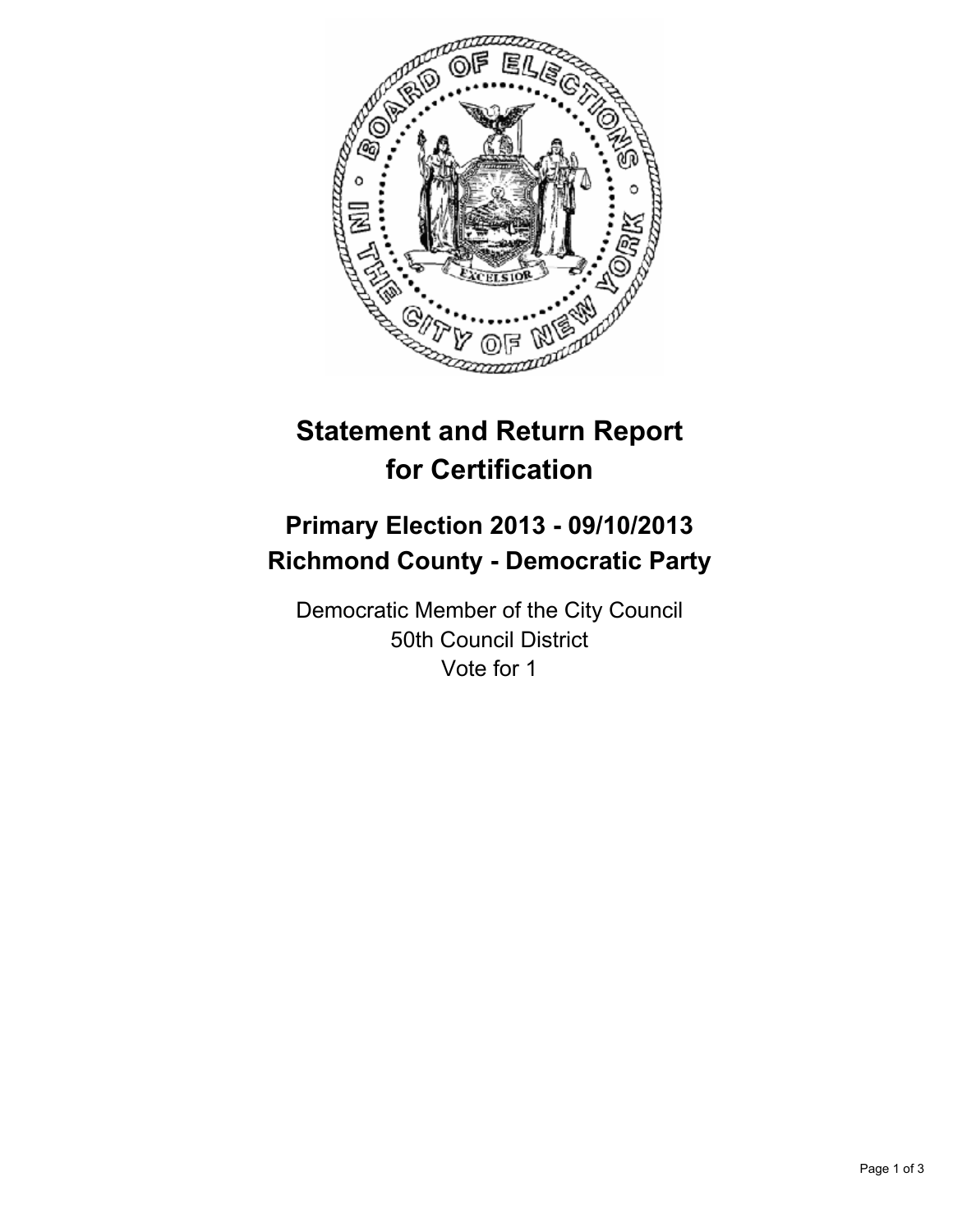

### **Assembly District 61**

| <b>EMERGENCY</b>          | 0        |
|---------------------------|----------|
| ABSENTEE/MILITARY         | 21       |
| <b>FEDERAL</b>            | 0        |
| SPECIAL PRESIDENTIAL      | $\Omega$ |
| <b>AFFIDAVIT</b>          |          |
| JOHN M. MANCUSO           | 263      |
| <b>MENDY M. MIROCZNIK</b> | 126      |
| STEVEN MATTEO (WRITE-IN)  |          |
| <b>Total Votes</b>        | 390      |

#### **Assembly District 62**

| <b>Total Votes</b>   | 489      |
|----------------------|----------|
| MENDY M. MIROCZNIK   | 146      |
| JOHN M. MANCUSO      | 343      |
| AFFIDAVIT            | 2        |
| SPECIAL PRESIDENTIAL | $\Omega$ |
| <b>FEDERAL</b>       | 0        |
| ABSENTEE/MILITARY    | 38       |
| <b>EMERGENCY</b>     | 0        |

#### **Assembly District 63**

| <b>EMERGENCY</b>              | 33       |
|-------------------------------|----------|
| ABSENTEE/MILITARY             | 190      |
| <b>FEDERAL</b>                | $\Omega$ |
| SPECIAL PRESIDENTIAL          | 0        |
| AFFIDAVIT                     | 16       |
| JOHN M. MANCUSO               | 1,351    |
| <b>MENDY M. MIROCZNIK</b>     | 1.232    |
| CHRISTINE C. QUINN (WRITE-IN) |          |
| DEBI ROSE (WRITE-IN)          |          |
| <b>Total Votes</b>            | 2,585    |

#### **Assembly District 64**

| <b>EMERGENCY</b>           | 8     |
|----------------------------|-------|
| ABSENTEE/MILITARY          | 174   |
| <b>FEDERAL</b>             | 0     |
| SPECIAL PRESIDENTIAL       | 0     |
| <b>AFFIDAVIT</b>           | 20    |
| JOHN M. MANCUSO            | 1,235 |
| <b>MENDY M. MIROCZNIK</b>  | 486   |
| LISA GIOVINAZZO (WRITE-IN) | 2     |
| <b>Total Votes</b>         | 1.723 |